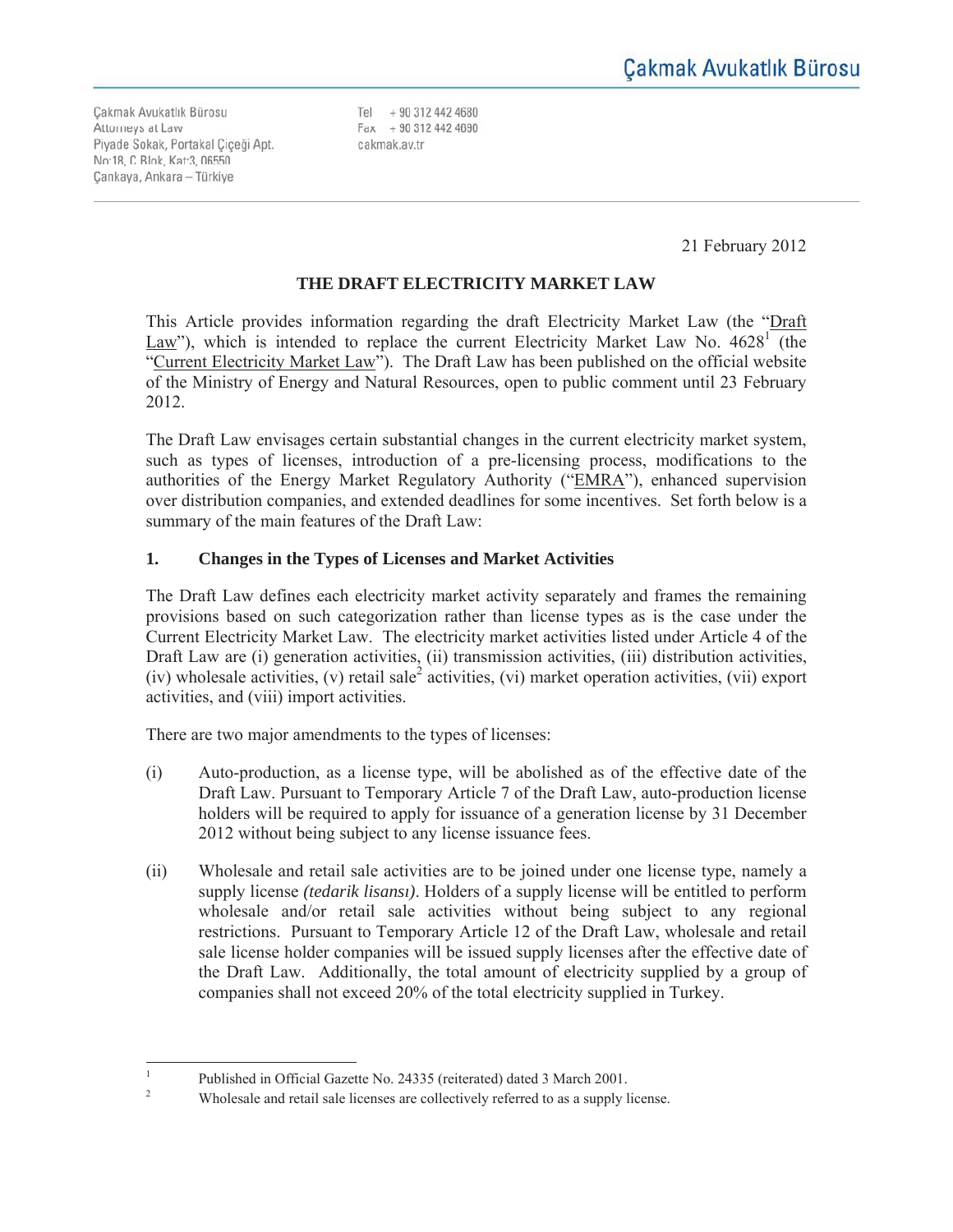## **2. Electricity Market Operation Activities**

Under the Draft Law, any markets which are established or may be established in the future are collectively referred to as "organized wholesale markets". These include markets in which both the wholesale and retail sale of power, capacity or their by-products, are conducted; e.g., the day-ahead market, real time market<sup>3</sup> (*güniçi piyasası*), balancing power market, ancillary services market, over-the-counter market and by-products market.

The Draft Law introduces a new electricity market activity named "market operation", defined in Article 11 as *"operation of organized wholesale markets and financial settlement of activities taking place in such markets".* This activity, which is currently conducted by Electricity Market Financial Settlement Center (*PMUM*), will be conducted by Enerji Piyasaları İşletme Anonim Şirketi ("EPİAŞ"), to be established as a public law entity operating under a market operation license to be issued by EMRA. EPIAS is envisaged to operate the day-ahead market, daily market, balancing power market, ancillary services market, over-the-counter market and by-products market. The National Load Dispatch Center (*MYTM*), on the other hand, will continue its position and operations as the system operator.

### **3. Preliminary License**

The Draft Law introduces a "preliminary license" *(ön lisans)* mechanism. Pursuant to Article 6 of the Draft Law, a preliminary license shall be granted to generation license applicants. The term of the preliminary license shall not exceed 24 months, during which applicants must obtain the relevant permits, approvals, licenses and other similar documents as well as the ownership or usufruct right of the facility area. In the event a preliminary license holder cannot fulfill the requirements within the preliminary license period, such legal entity will not be granted a generation license. The preliminary license period can be extended once, for half the preliminary license period, by EMRA.

During the preliminary license period, any direct or indirect changes in the shareholding structure, any share transfers or any transactions resulting in a share transfer (except inheritance or bankruptcy cases) or non-compliance with any requirements stipulated by EMRA shall invalidate the relevant preliminary license.

Temporary Article 11 of the Draft Law provides that generation license holders which are (i) still in their pre-construction period, or (ii) have not been able to complete the requirements of pre-construction although their pre-construction period has elapsed may apply to EMRA within one month as of the effective date of the Draft Law for issuance of a preliminary license. If a license holder described in (i) above does not apply for a preliminary license and cannot fulfill the requirements of pre-construction within one month after the effective date of the Draft Law, its generation license shall be cancelled and its performance bond forfeited. If a license holder described in (ii) above does not apply for a preliminary license within one month after the effective date of the Draft Law, its generation license shall be cancelled and its performance bond forfeited.

 $\frac{1}{3}$ 

Such daily market is not defined in the Draft Law, and is currently not regulated under other relevant legislation other than the balancing power market which constitutes an example of real time balancing activities.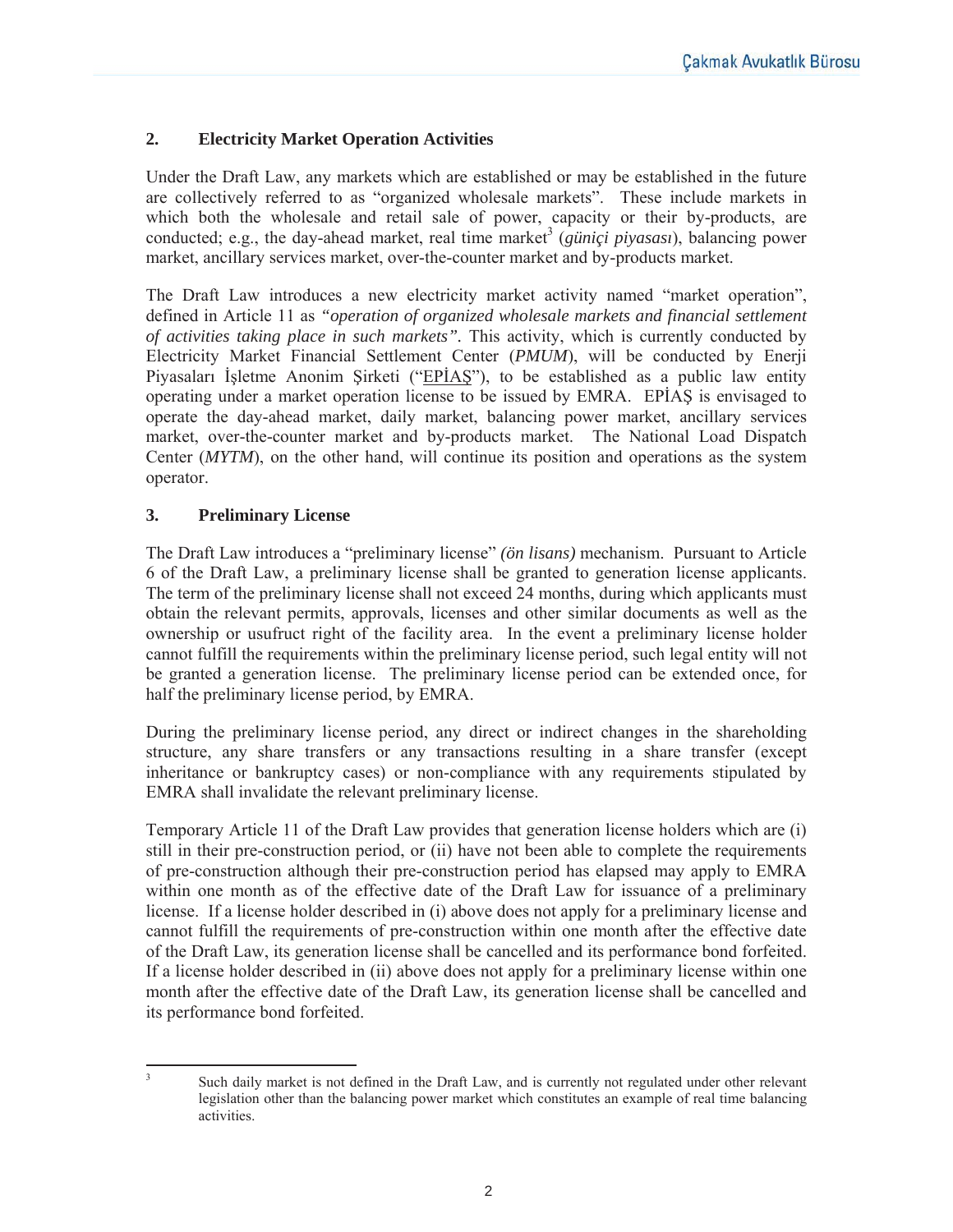Pursuant to Temporary Article 14, generation license applications pending before EMRA at the effective date of the Draft Law are to be evaluated and finalized as applications for preliminary licenses.

## **4. Notification to EMRA for Share Transfers**

Under the Current Electricity Market Law and the Electricity Market Licensing Regulation<sup>4</sup>, prior approval of EMRA is required for (i) transfer of 10% (5% for publicly held companies) or more of the shares of a license holder, (ii) transfer of generation facilities, and (iii) any amendment to the articles of association of all license holders.. However, Article 5(3) of the Draft Law envisages to remove such approval requirement and to provide a notification requirement for the following cases:

- Transfer of 10% (5% for publicly held companies) or more of the shares of the generation license holders,
- Changes in control of the generation license holder, and
- Any transactions resulting in a change in ownership of the generation facilities.

Additionally, the Draft Law envisages removing the requirement for EMRA approval for amendments to the articles of association of license holders.

However, legal entities whose tariffs are subject to EMRA regulation (e.g., distribution companies) are subject to approval from EMRA for transfer of 10% (5% for publicly held companies) or more of their shares, or change of their control.

# **5. Repayment of Investment Costs for Connection to the Grid**

Pursuant to the Current Electricity Market Law, the necessary investments for transmission facilities and new transmission lines for the connection of generation facilities to the system can be made or financed jointly by the relevant legal entity(ies) requesting connection, if Türkiye Elektrik İletim Anonim Şirketi ("TEİAŞ") or the relevant distribution company does not have the financial capability for such investments. In the Current Electricity Market Law, repayment of the total investment cost by TEİAŞ to the project company can be made either by:

- (i) cash payment in installments for a maximum period of 10 years (for facilities commissioned by 31 December 2015), or
- (ii) redemption from the transmission tariff (for facilities commissioned after 31 December 2015).

Article 8(7) of the Draft Law provides that the repayment of all such investment costs shall be made by cash installments, during a maximum period of 10 years commencing from the temporary acceptance of transmission facilities by TEİAS.

 $\frac{1}{4}$ 

Published in Official Gazette No. 24836 dated 4 August 2002.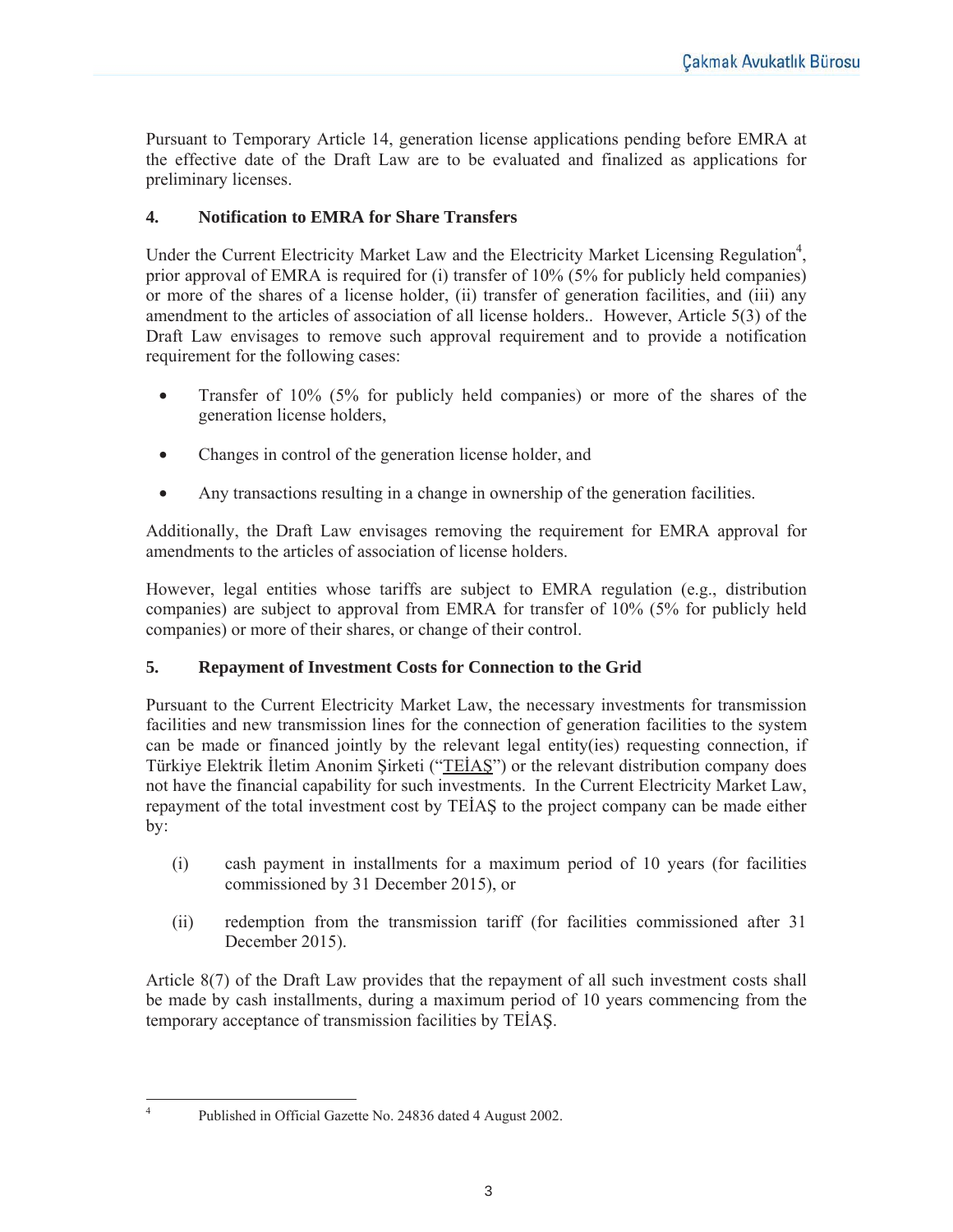### **6. Provisions Specific to Distribution Companies**

The Draft Law introduces a number of new provisions relating to distribution companies:

*Involvement in Other Market Activities (Article 9(1))*: Under the Current Electricity Market Law, generation companies cannot become shareholders in a distribution company such that they have control over the distribution company. Article 9(1) of the Draft Law envisages removing such limitation and allowing generation companies to become controlling shareholders in distribution companies. However, the same article provides that distribution companies will not be permitted to become, directly or indirectly, shareholders in any other legal entities operating in the electricity market.

*Independent Board Member (Article 5(13))*: According to the Draft Law, EMRA will appoint an independent member to the board of directors of distribution companies. Any lawsuit initiated against such appointed board member will be deemed to be initiated against EMRA. Accordingly EMRA, vested with a right to recourse, shall be liable for such compensation claims.

*Cancellation of License (Article 29(4)):* According to the Draft Law, EMRA will not be entitled to cancel distribution licenses.<sup>5</sup> Instead of cancellation, in the event a distribution license holder fails to perform its material duties in accordance with the principles and procedures under the relevant legislation or impairs the quality of distribution to an intolerable level or becomes incapable of performance, the following measures, individually or collectively, may be imposed by EMRA:

- i. Appointment of a new board member replacing the current member;
- ii. If the distribution license holder fails to fulfill its obligatory services required to be performed within the scope of their tariffs, the financial burden arising out of such incompliance shall be reimbursed from the income of the relevant company through its other operations, dividends of current shareholders and personal assets of the registered shareholders; and/or
- iii. Confiscation and transfer of shares of the license holder to the Undersecretariat of Treasury and, consecutively, transfer of the relevant distribution license to a third party meeting the requirements as stipulated by the Draft Law.

*Market Share (Article 31):* The total volume of power distributed by the distribution license holders within the same group of companies shall not exceed 30% of the total power distributed in all regions in the previous year.

*Unbundling Requirement (Article 10(5)):* The period set forth for the unbundling requirement of distribution companies, determined as 1 January 2013 and which was expected to be extended, remains as is under the Draft Law. Retail sale activities currently conducted by distribution companies shall be performed by a separate supply company to be established

 $\frac{1}{5}$ 

Under the Current Electricity Market Law, distribution licenses can be cancelled by EMRA by taking precautionary measures and announcing a tender within 120 days for the sale of the relevant distribution facility.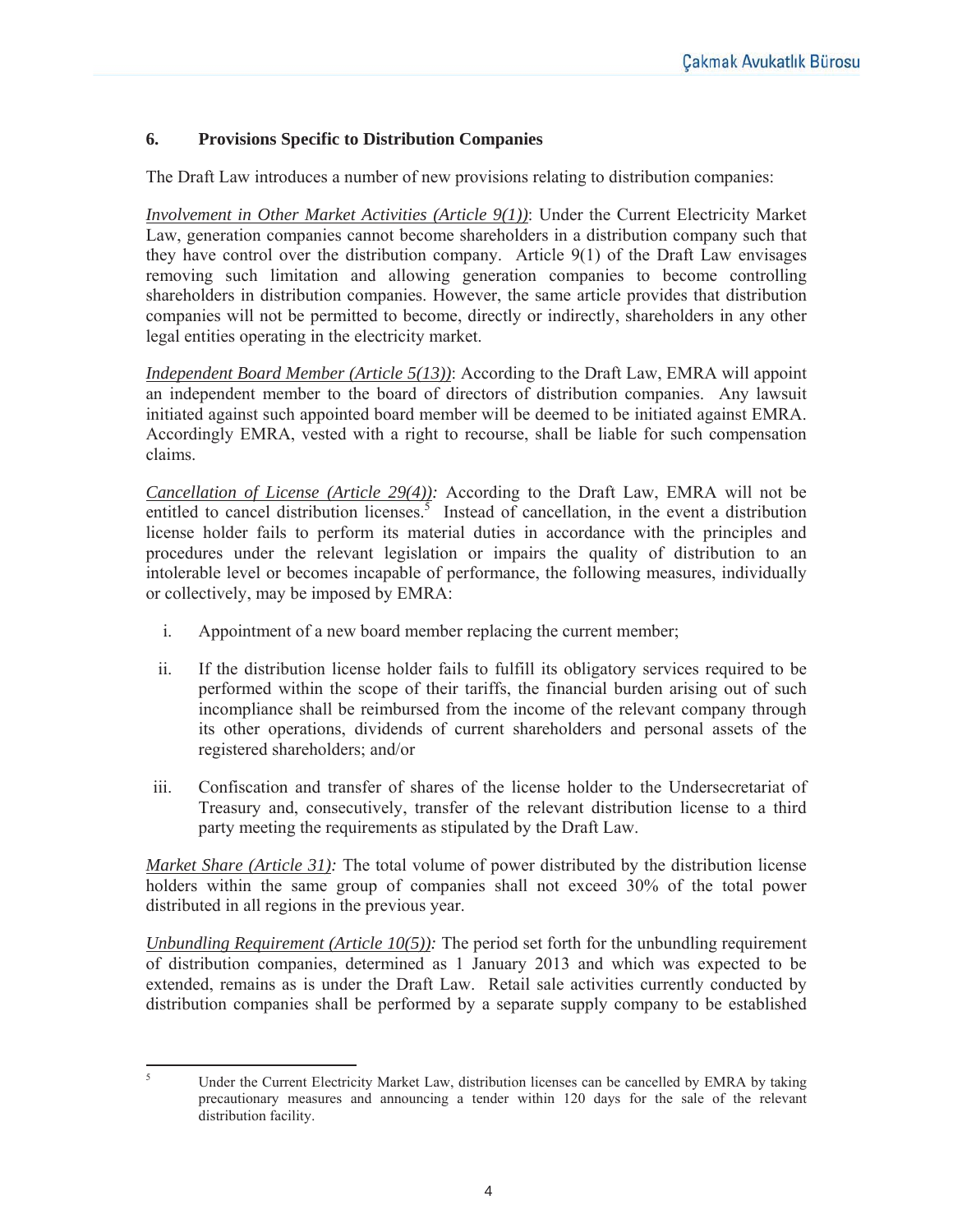with the same shareholding structure as the relevant distribution company as from 1 January 2013.

*Payment of Infrastructure Construction Fees (Article 30(9)):* Infrastructure works performed by transmission and distribution license holder legal entities shall be exempt from infrastructure construction fees.

# **7. Extended Deadlines**

The deadlines for the applicability of certain incentives and other mechanisms are envisaged to be extended by the Draft Law as follows:

| <b>Incentive/Mechanism</b>                                                                                                                                            | <b>Current Electricity</b><br><b>Market Law</b>                          | <b>Draft Law</b>                                                         |
|-----------------------------------------------------------------------------------------------------------------------------------------------------------------------|--------------------------------------------------------------------------|--------------------------------------------------------------------------|
| Price equalization mechanism                                                                                                                                          | 31<br>Applicable<br>until<br>December 2012                               | Extended to 31 December<br>2015                                          |
| added<br>value<br>Corporate<br>and<br>tax<br>exemptions in transfer,<br>merger<br><sub>or</sub><br>demergers of license holders as part of<br>privatization processes | 31<br>Applicable<br>until<br>December 2010                               | Extended to 31 December<br>2017                                          |
| 50% discount on transmission system<br>utilization fee for the first five years of<br>operation                                                                       | Applicable<br>for<br>power<br>plants commissioned by 31<br>December 2012 | Applicable<br>for<br>power<br>plants commissioned by 31<br>December 2015 |
| Exemption from stamp taxes and duties<br>during the investment period                                                                                                 | Applicable<br>for<br>power<br>plants commissioned by 31<br>December 2012 | Applicable<br>for<br>power<br>plants commissioned by 31<br>December 2015 |

Incentives regarding relocation of railways, stamp tax exemption of documents prepared in relation to water utilization right agreements, interest exemption of repayments of loans arranged with the former Electricity Energy Fund remain as is under the Draft Law.

### **8. Grace Period for Compliance with Environmental Requirements**

A grace period until 31 December 2018 will be granted to Elektrik Üretim Anonim Şirketi ("EÜAS"), its affiliates, subsidiaries, operation units and public generation facilities established within the scope of Privatization Implementations Law No.  $4046^6$ , as well as in the event of their privatization, to complete all required environmental permits under the applicable environmental legislation. This grace period is envisaged to introduce a temporary exemption until the end of 2018 for private investors which will take transfer of EÜAŞ power plants as a result of privatizations.

# **9. Wind and Solar Energy Applications**

The current structure for wind applications (which include the TEIAS opinion for connection to transformers and competition among multiple applications) provided by the Current Electricity Market Law and the Regulation Regarding the Selection Process for Multiple

 $\frac{1}{6}$ 

Published in Official Gazette No. 22124 dated 27 November 1994.